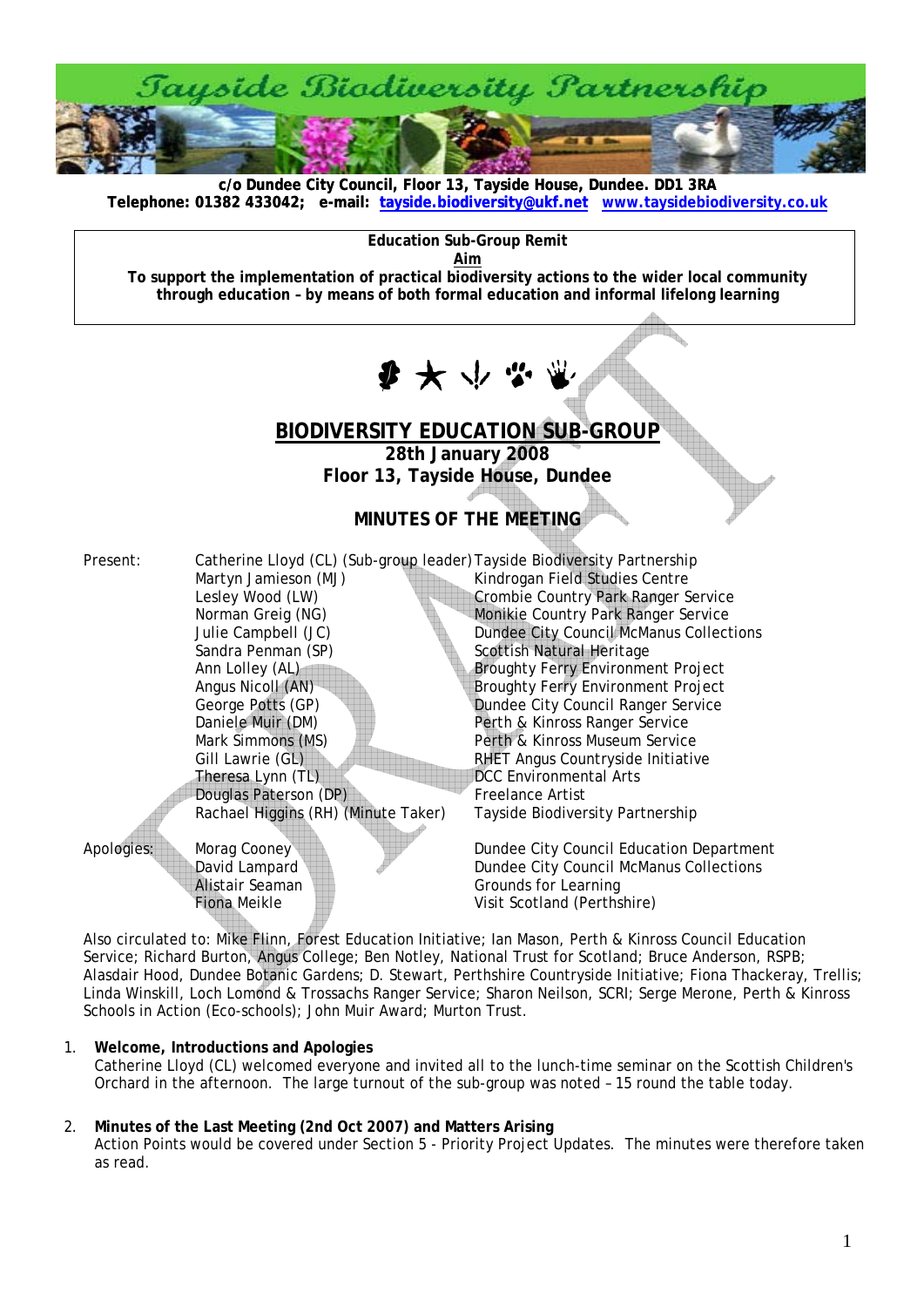## 3. **Tayside's Contribution to Scottish Biodiversity Week 2008 - Sandra Penman**

Sandra Penman (SP) reported that the SNH monies for the proposed Street Theatre (Friday 23rd to Saturday 24th May) had been cancelled; she is searching for alternative funding in the region of £1500 - £2000. This would cover the costs of costumes and director wages. The Perth Festival of the Arts organisation has offered a free slot in their programme. SP said that anyone outwith Perth can share the street theatre and could contact her if interested. Mark Simmons (MS) mentioned that as far as he knew there was no funding available from his department but there may be other avenues elsewhere within Perth & Kinross Council. SP enquired whether the Perth Events Organiser could help, but MS advised the post was vacant at present. MS said Kirsty Duncan, Arts Director PKC, might be able to help. Ann Lolley (AL) pointed out that the deadline for applications from the Events Scotland Grants Scheme was in February and that SP could try them.

SP noted that the meeting on 8th February was still to go ahead at Perth Theatre – with the theme of 'Birds, Bees and Trees'.

#### **ACTION: All offers of financial assistance for the Week to SP ASAP**

Turning to the wider aspects of Scottish Biodiversity Week, CL suggested individual press releases about events could be prepared to go out to the wider public. It was important to feed back information to the Scottish Biodiversity Forum as they will pick up on newsworthy stories to publicise nationally. If anyone has planned an event for the week (19<sup>th</sup> to 25<sup>th</sup> May) please let Rachael Higgins (RH) know as soon as possible so that it can be publicised via the website.

## **ACTION: ALL (by mid-February)**

MS - his contribution to the Week will be a series of three free lunchtime seminars he is organising at Perth Museum. These will include Craig Macadam: a lecture on Buglife - 19<sup>th</sup> May; Anne-Marie Smout: a lecture on Bees - 21<sup>st</sup> May; and Eric McCabe (local photographer) - a lecture on Madagascan photography.

Gill Lawrie (GL) – last year's RHET Estate Day was very successful last year with 150+ children involved. Another Day is planned but scheduled for 1st May which will unfortunately miss Biodiversity Week. CL suggested the RHET Day could link in with AL's ZOOM project.

**ACTION: AL/GL to discuss the potential for including the ZOOM Project** 

### **4. Outcome of Biodiversity Calendar Plans - Ann Lolley & Catherine Lloyd**

AL reported that although she worked with a designer on a potential biodiversity calendar (poster) for 2008, they couldn't get the theme of bumblebees finalised. However another idea has arisen based around the Acoustic Ecology Project. This generated some interesting images; AL showed examples of pictures drawn by children and suggested there could be a dozen natural sound images – one per month. When scanned, the images are stunning. Julie Campbell (JC) suggested incorporating an image of the species; AL agreed and said that the calendar would be of high quality. GL suggested there could be an accompanying CD with sounds on it; expand a simple calendar into a small-scale "acoustic ecology" project, perhaps?

GL also suggested that an organisation could sponsor a page in the calendar, say £100 for each month? AL confirmed she has got the process rolling already but there may be possible opportunities to incorporate that idea. If AL gets funding she will drive the project on with her Management group and ensure, via the Partnership, that each Tayside classroom receives a free copy.

SP - noted that the calendars would need to be published by October. CL agreed and suggested they could be distributed during November. It was discussed as to whether the calendar should be a flip-over calendar or a one-page poster. Theresa Lynn (TL) advised that a one-pager would lose the impact of individual images but if targeted specifically at schools there would need to someone in charge to change the months if it was a flipover. Martyn Jamieson (MJ) noted that most people like to write notes on calendars so a flip-over one might be best. General consensus was to have a flip-over calendar.

CL suggested we would probably focus on all Tayside schools, then distribute the surplus amongst Partners. It was proposed a minimum print run should be c500, although we could look at slightly more. GL proposed other receivers such as sheltered housing complexes, hospitals, churches, schools (to fit in with the various biodiversity projects, perhaps).

#### **5. Priority Project Updates**

Sheltered Housing & Hospitals Project - Lesley Wood & Daniele Muir

DM gave the good news that Perth & Kinross Ranger Service had just been given the go-ahead to start this project in Perth & Kinross. LW reported back on the existing Angus project which has been running for five years: the 3 projects - Montrose, Forfar and Brechin – continue with several events a year. Bird boxes, ID badges, binoculars, nest boxes, baths and feeders, seeds and identification packs are handed out to each housing complex. All three projects it costs just £374. SNH has confirmed funding for next year. Although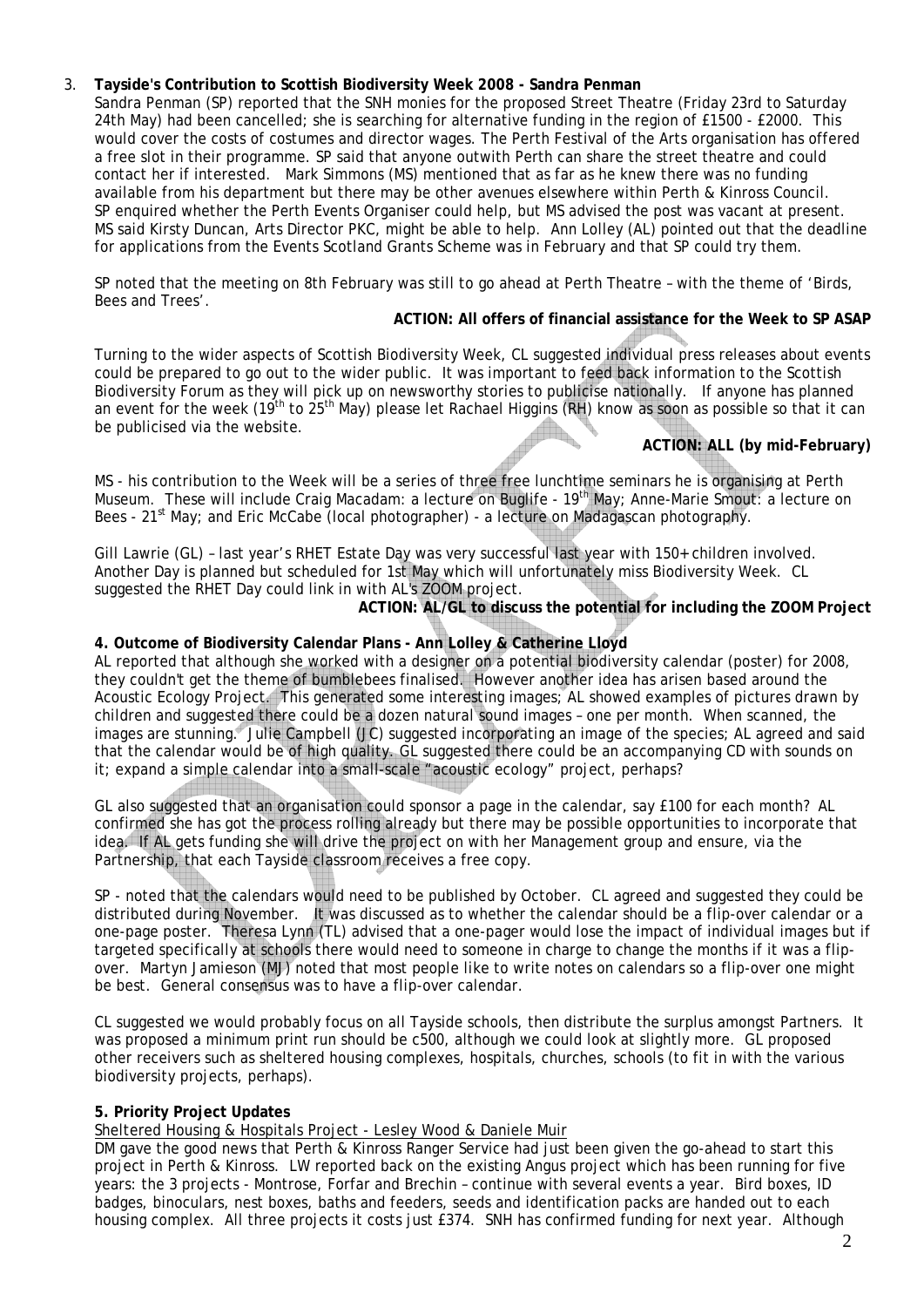Strathcathro Hospital had shown initial interest, they already have an ongoing garden project.

#### Tayside Biodiversity Festival 2009 - Catherine Lloyd

CL mentioned the national 'Year of Homecoming' theme for 2009 and wondered if this should the theme to focus on in 2009. MS confirmed that Perth Museum will be hosting 'Return of the Natives' and the 'Year of the Homecoming' but said it was essential to seek funding for the Festival as soon as possible. TL agreed we need to create a strand /focus as early as possible.

CL said that at the last meeting it was agreed to hold the Tayside Festival during the month of May which includes International Biodiversity Day and Scottish Biodiversity Week. There will be a lot of pre-organisation required and a need to plan well ahead for exhibitions, display banners, a printed programme, etc. Dumfries and Galloway run a very successful annual Biodiversity Festival with VisitScotland. It was asked if the D&G Festival had specific leaflets; CL said there was a great deal of positive publicity for their Festival, but it was funded by the Local Authority. MS pointed out that it is a very different story with a partnership.

AL asked if we have the capacity to do this. She felt she needed something to hang ideas on: a theme. All generally agreed with this. MS pointed out that co-ordination is likely to fall on CL/RH and that re-assurance was essential, starting with the basic structures of Title / Date / Theme, otherwise it might be wiser to keep to Biodiversity Week and make the most of that. CL agreed that a full colour programme and administration backup would be required as a minimum and that costs would need to be covered.

AL asked if the Scottish Biodiversity Week works overall? CL said there had not been much feedback last year, but SNH's Biodiversity Implementation Team (BIT) had received little support for the Week. They had received promotional funding very late and there had been no liaison with LBAP Officers as there had been in previous years. Furthermore, the plastic banners that had been produced (and received very late) each had "2007" printed on them which was very wasteful. With new BIT administrative help, this year's promotion was being better communicated between the LBAP Officers' Network.

AL - it seems everyone is worried about funding / personal circumstances which could be a major problem. If Scottish Biodiversity Week was organised well everything would be easier. CL said that originally the Scottish Biodiversity Forum was going to hold a national Festival, but this had been indefinitely postponed owing to staff changes, lack of central funds and the ongoing Scottish Biodiversity Implementation Plan consultation.

Lesley Wood (LW) suggested the Partnership just sticks with the Biodiversity Week - otherwise funds could end up being spent half-heartedly. Norman Greig (NG) agreed and said there is a lot of uncertainty at the moment surrounding SNH and Council funding. MS suggested we have a loud and proud Tayside Biodiversity Week. The overall general consensus was that we concentrate on Scottish Biodiversity Week 2008 and then have a Tayside Biodiversity Week in 2009.

George Potts (GP) said the Ranger Service held a Tree Week which was very successful. What about a conference with international speakers (contact them early) highlighting Tayside biodiversity habitats and species? CL said this could be proposed for International Biodiversity Day 2009?

GL said FWAG had shared an event with RHET at Tesco Riverside. The idea was to engage with the public and highlight Angus / Tayside products together. It was a successful day, and there is merit in using a Saturday. AL also said that Farmers Markets are good. GL mentioned that a new Tesco is to be built in both Forfar and Arbroath - they may be happy for publicity if an event was organised there. Sub-group leaders could highlight TBP events at the Overgate with interesting display boards and leaflets? AL outlined some of the BFEP projects' low-key opportunities to engage with the public; they work.

TL - there are opportunities to do a lot of arty stuff – wet-pour into shapes of leaves, acorns etc. in park areas such as Baxter Park. She also suggested we use outdoor space - the Overgate is a natural amphitheatre. GL said the St John's Centre in Perth would also be suitable. We need to highlight what is out there simply word search, pictures to colour, pavement art etc. JC said people like to take part in activities with the family. MS noted that continental and gardening markets are successful and said that Perth Museum had a stall at St Johns Centre which was easy enough to organise. With regards to the 2009 Festival - he suggested an event hosted by Perth Museum  $2^{nd}/3^{rd}$  May 2009 - i.e. a museum event with guaranteed funding - and the Biodiversity event could link in to this.

CL closed the discussion by confirming the consensus to drop the month-long Festival in 2009 but to run a Tayside Biodiversity Festival from 1<sup>st</sup> to 10<sup>th</sup> May which would include the Public Holiday on 4<sup>th</sup> May. International Biodiversity Day is 22nd May which coincides, at present, with Scottish Biodiversity Week. ACTION: ALL to propose events for Tayside Biodiversity Festival 2009 (1<sup>st</sup> to 10<sup>th</sup> May)